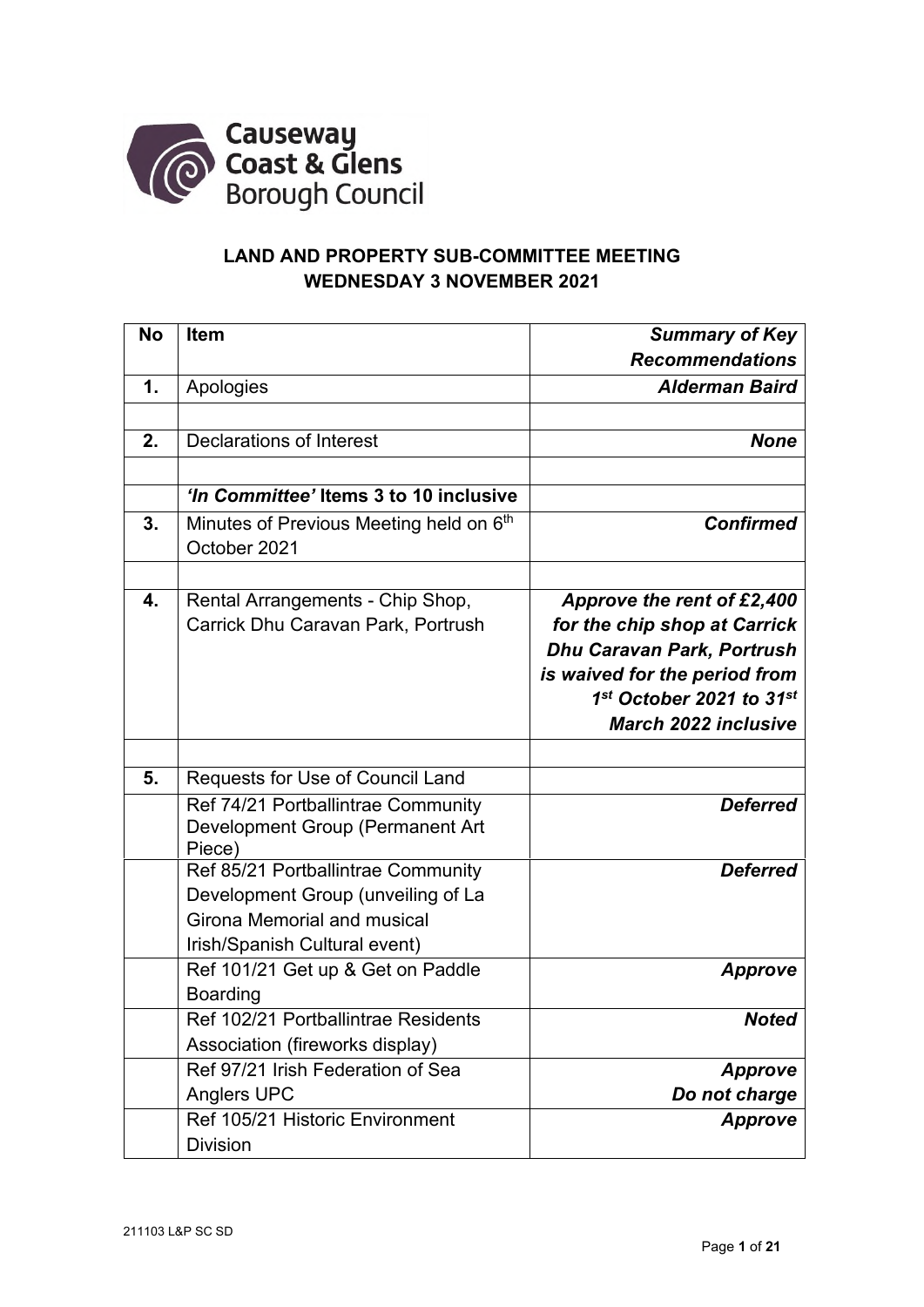| 5.1 | Ref 87/20 - Portstewart, The Crescent -                                                                                                    | Note the content and accept                                                                                                                                                                                                                                                                        |
|-----|--------------------------------------------------------------------------------------------------------------------------------------------|----------------------------------------------------------------------------------------------------------------------------------------------------------------------------------------------------------------------------------------------------------------------------------------------------|
|     | <b>Repainting of Biblical Script</b>                                                                                                       | the recommendations                                                                                                                                                                                                                                                                                |
|     |                                                                                                                                            | contained within the report                                                                                                                                                                                                                                                                        |
|     |                                                                                                                                            | as set out                                                                                                                                                                                                                                                                                         |
|     |                                                                                                                                            |                                                                                                                                                                                                                                                                                                    |
| 6.  | Purchase/Dispose<br>of<br><b>Requests</b><br>to<br><b>Council Land/Property</b>                                                            |                                                                                                                                                                                                                                                                                                    |
| 6.1 | Ref 03/19/P - Request to Purchase strip<br>of land to rear of Hillcrest Gardens,<br>Ballymoney                                             | <b>Option 1 - Refuse the</b><br>request                                                                                                                                                                                                                                                            |
| 6.2 | <b>Asset Realisation - Private &amp; Public</b><br>Sector, (D1) Disposal commencement<br>process - Gap Site, Killowen Street,<br>Coleraine | <b>Grant approval to carry-out</b><br>the actions as prescribed<br>within proposal                                                                                                                                                                                                                 |
| 6.3 | <b>Asset Realisation - Private Market Place</b><br>Disposal process in respect of dis-used<br>Play Park, Cloughmills                       | <b>Approve the</b><br>appointment of an Estate<br><b>Agent from Councils 'Mini-</b><br><b>Tender Competition</b><br>Framework -2021', as set out                                                                                                                                                   |
| 6.4 | <b>Asset Realisation - Estate Agent</b><br>appointment consideration Killyrammer<br><b>Community Centre/School House,</b><br>Ballymoney    | Approve the appointment a<br><b>local Estate Agent from</b><br>within the Borough, from<br><b>Councils 'Mini-Tender</b><br><b>Competition Framework -</b><br>2021', as set out                                                                                                                     |
| 7.  | <b>Leases and Licences</b>                                                                                                                 |                                                                                                                                                                                                                                                                                                    |
| 7.1 | Surrender of Lease - Dis-used Toilet<br><b>Block, Riverview Crescent, Cushendun</b>                                                        | Approve engage in<br>communication with the<br><b>National Trust in respect of</b><br>surrendering the present<br>lease over the dis-used toilet<br>block at Riverview Crescent,<br><b>Cushendun, and that</b><br>thereafter, the premises be<br>handed back to the National<br>Trust, as set out. |
| 8.  | Legal Issues                                                                                                                               |                                                                                                                                                                                                                                                                                                    |
| 8.1 | <b>Request from Radius Housing</b>                                                                                                         | Approve the request from                                                                                                                                                                                                                                                                           |
|     |                                                                                                                                            | <b>Radius Housing Association</b><br>for an extension until March<br>2022 to carry out due<br>diligence. In the event an<br>acceptable offer to purchase<br>was not received, the<br>property would be placed on                                                                                   |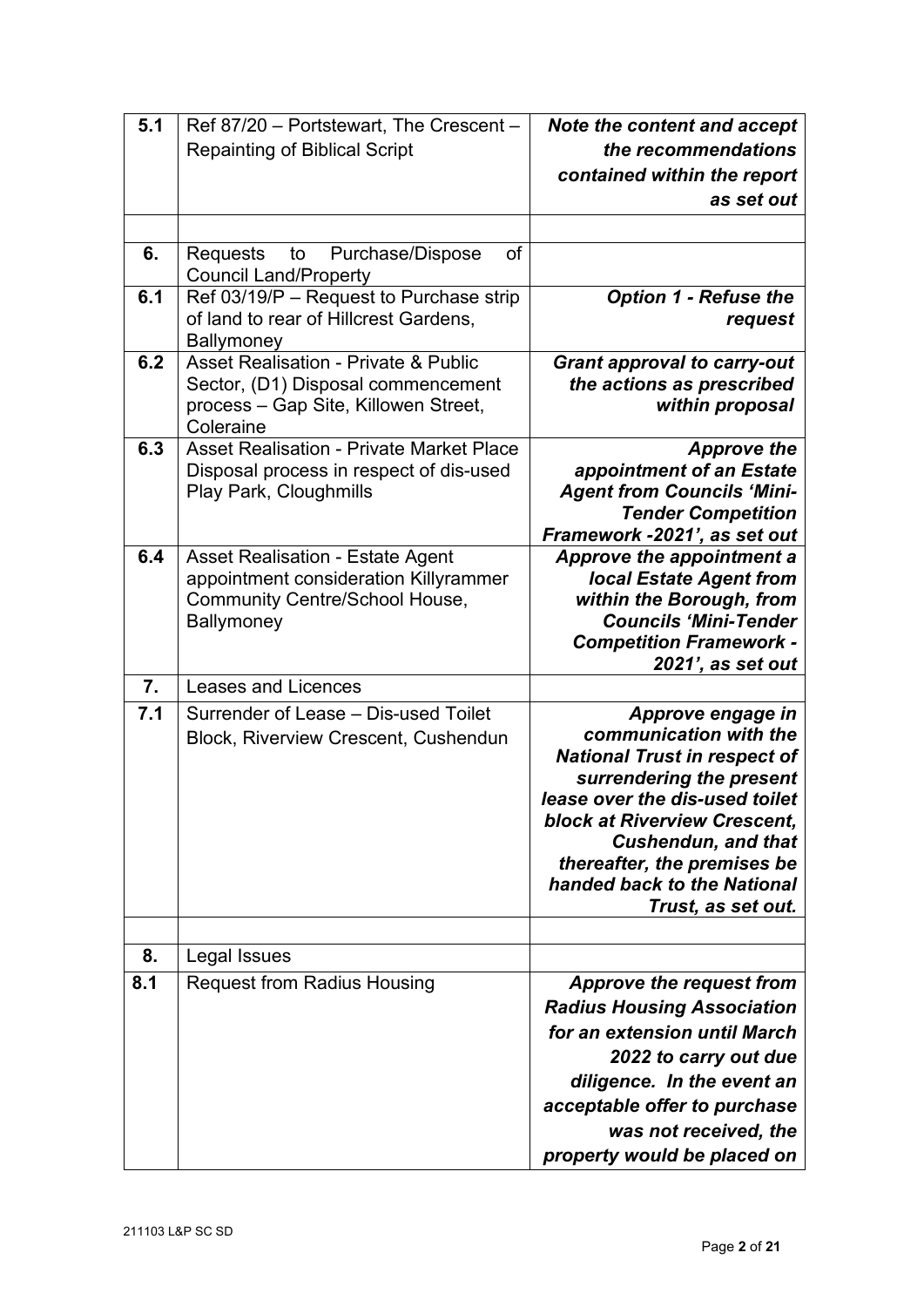|     |                                                                                 | the external (open) market<br>for expressions of interest. |
|-----|---------------------------------------------------------------------------------|------------------------------------------------------------|
|     |                                                                                 |                                                            |
| 9.  | Correspondence                                                                  | None                                                       |
|     |                                                                                 |                                                            |
| 10. | Timetable of Land and Property Sub-<br>Committee Meetings Jan 2022- Dec<br>2022 | Approve                                                    |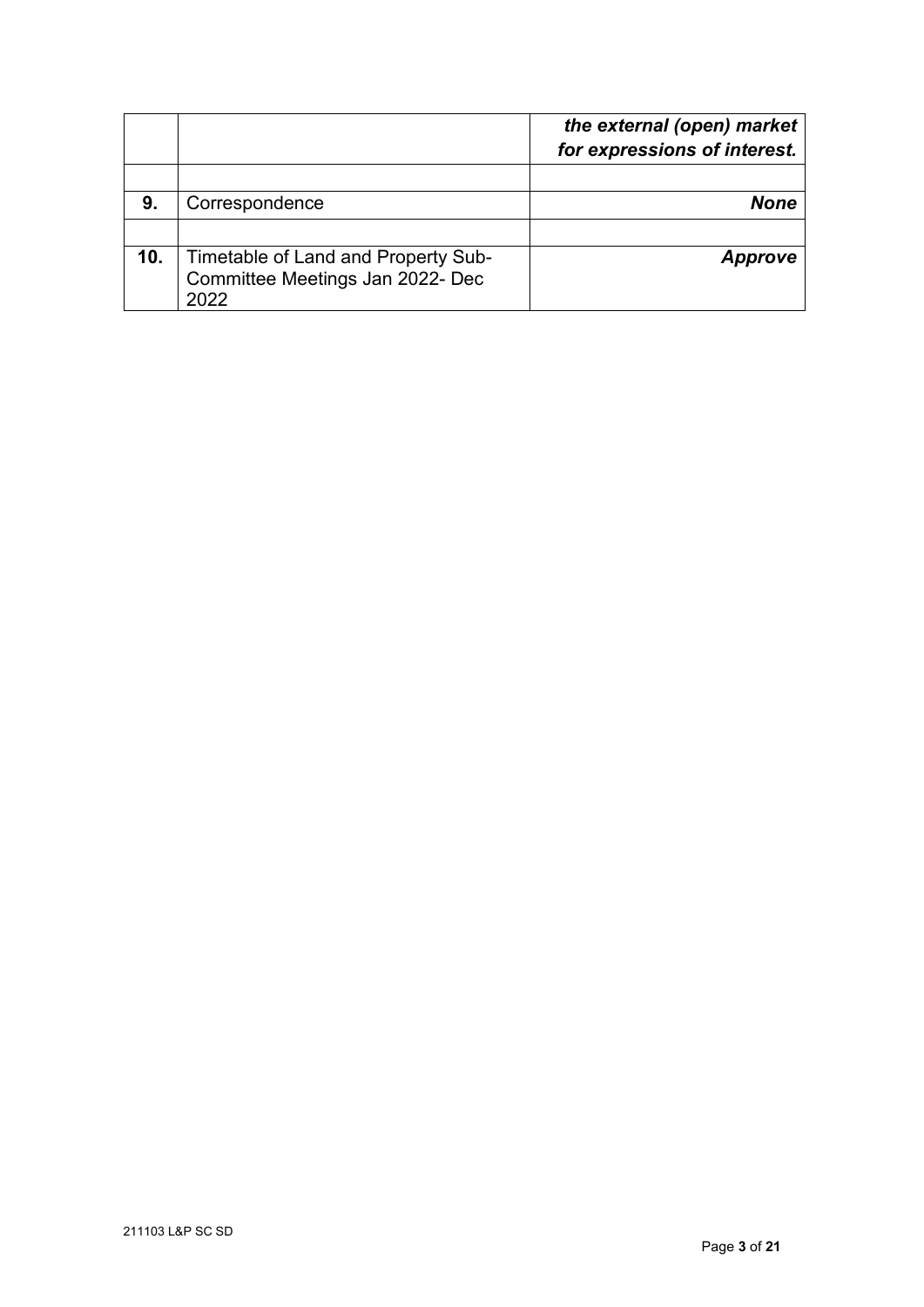# **MINUTES OF THE MEETING OF THE LAND AND PROPERTY SUB-COMMITTEE HELD VIA VIDEO-CONFERENCE ON WEDNESDAY 3 NOVEMBER 2021 AT 7.00PM**

| Chair:                   | Alderman Knight-McQuillan (R)                                     |
|--------------------------|-------------------------------------------------------------------|
| Present:                 | Alderman Fielding (R), Hillis (R)                                 |
|                          | Councillors Beattie (R), McLean (R) McGurk,                       |
|                          | McShane $C(R)$                                                    |
| <b>Officers Present:</b> | M Quinn, Director of Corporate Services (R)                       |
|                          | J Mills, Land and Property Solicitor (R)                          |
|                          | J Richardson, Head of Capital Works and Infrastructure (R)        |
|                          | W Hall, Asset Realisation Officer (R)                             |
|                          | S D McCartney, Holiday and Leisure Parks General Manager (R)      |
|                          | S Duggan, Civic Support & Committee & Member Services Officer (R) |
|                          |                                                                   |

## **Key** (R) = Remote attendance

#### **1. APOLOGIES**

Apologies were recorded from Alderman Baird.

## **2. DECLARATIONS OF INTEREST**

There were no declarations of interest.

## **MOTION TO PROCEED** *'IN COMMITTEE'*

Proposed by Councillor McGurk Seconded by Councillor McLean and

**AGREED –** that the Sub-Committee move *'In Committee'.*

*The information contained in the following item is restricted in accordance with Part 1 of Schedule 6 of the Local Government Act (Northern Ireland) 2014* 

## **3. MINUTES OF LAND AND PROPERTY SUB COMMITTEE MEETING HELD ON 6 OCTOBER 2021**

Summary minute, previously circulated.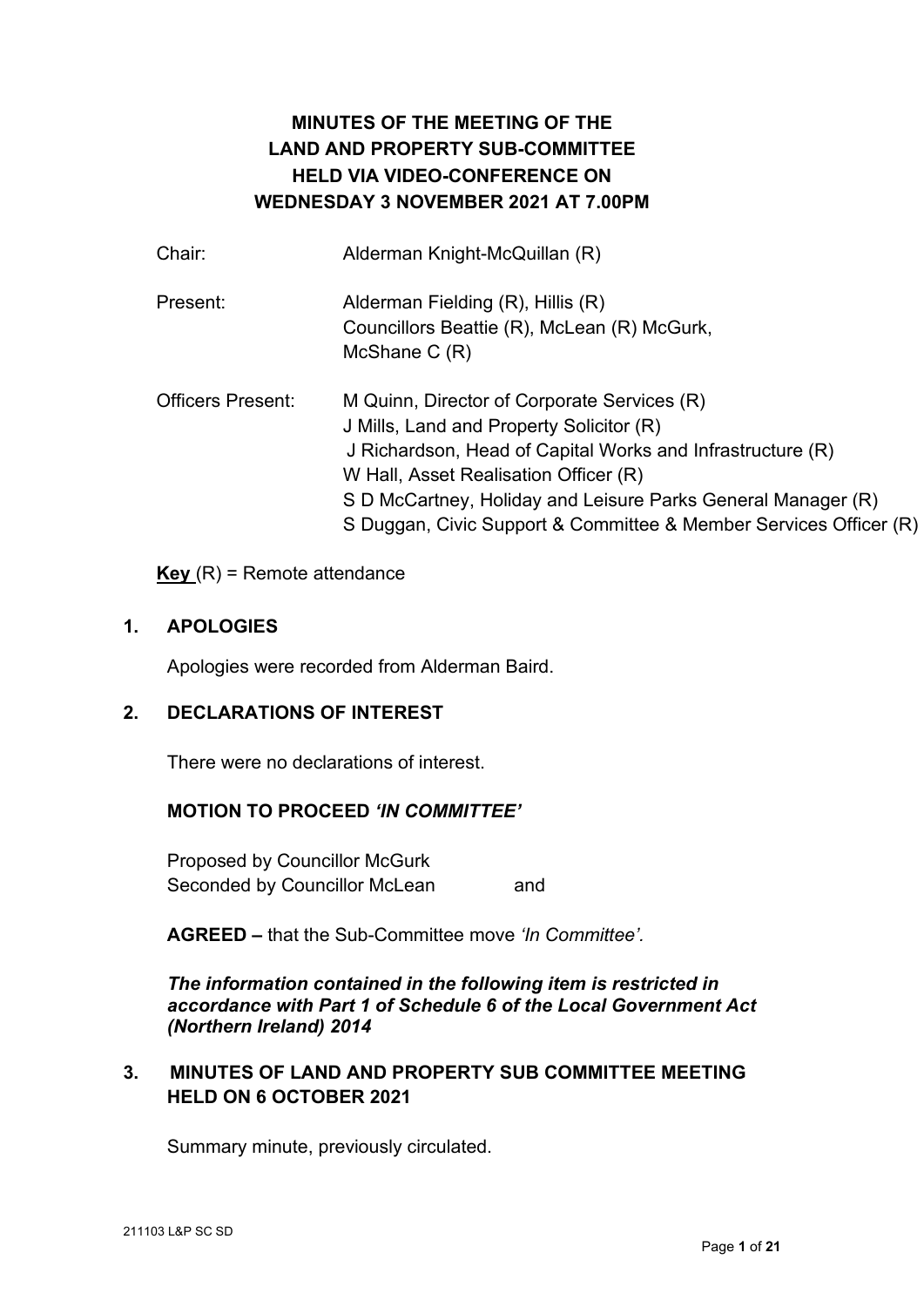The minutes of the previous meeting held on 6<sup>th</sup> October 2021 were confirmed as a correct record.

## **4. RENTAL ARRANGEMENTS – CHIP SHOP, CARRICK DHU CARAVAN PARK, PORTRUSH**

Report, previously circulated, was presented by the Holiday and Leisure Parks General Manager.

## **Purpose of Report**

To consider the current Licence/Lease arrangements during the Covid-19 pandemic, and the impact on the hot food takeaway business operating at Carrick Dhu Holiday Park during and post the enforced closures of the Holiday Park due to the pandemic.

To seek Member approval to review the payment arrangements between Council and the proprietor of the Chip Shop at the end of the current holiday season.

Background and proposals were circulated within the confidential report.

#### **Options**

In relation to future rent due, consider the impact of the enforced closure of Chip Shop at Carrick Dhu Holiday Park due to Covid-19 on the tenant's ability to trade and pay quarterly rental payments. Acknowledging Council's current position of only offering deferral of rental payable over the period April-June 2020, Holiday & Leisure Park's preferred option is to waiver the rents due from 1<sup>st</sup> October 2021 - 31<sup>st</sup> March 2022 at a total cost of £2,400.

This represents a 6-month period whilst the Park was closed for over 7 months, and reflects the unique dependency of the Chip Shop on general holidaymaker's footfall at Carrick Dhu, and an inability to remain commercially viable leading up to the customers' return next March.

**It is recommended** that the Land & Property Sub-Committee recommends to Council that the rent of £2,400 for the chip shop at Carrick Dhu Caravan Park, Portrush is waived for the period from 1st October 2021 to 31<sup>st</sup> March 2022 inclusive.

In response to questions surrounding equality, the Council Solicitor provided an opinion on the unique circumstances presented.

Proposed by Alderman Fielding Seconded by Alderman Hillis and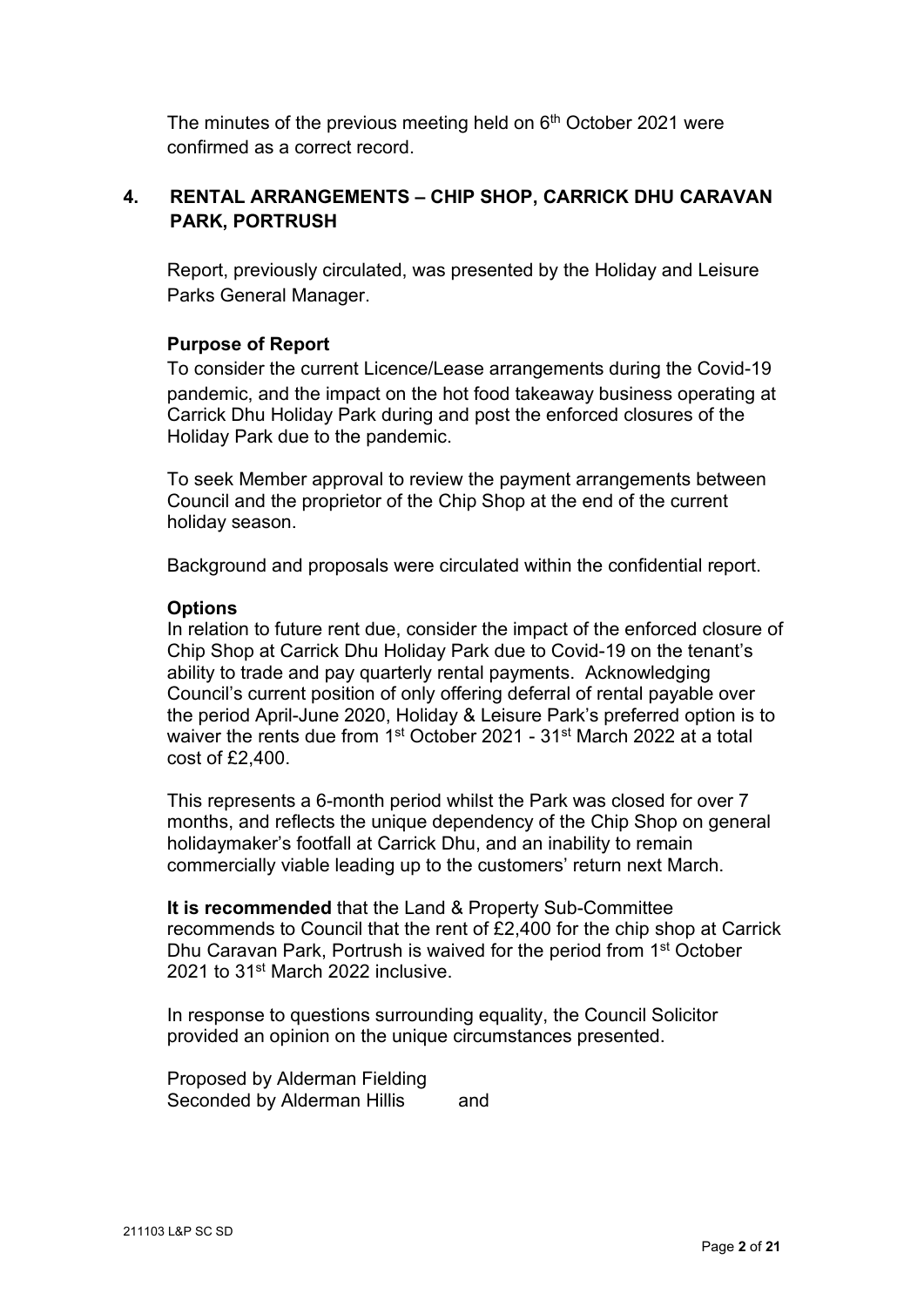**AGREED –** to recommend that Council approve the rent of £2,400 for the chip shop at Carrick Dhu Caravan Park, Portrush is waived for the period from 1st October 2021 to 31st March 2022 inclusive.

## **\* Holiday and Leisure Parks General Manager left the meeting at 7.23pm.**

## **5. REQUESTS FOR USE OF COUNCL LAND**

Report, previously circulated was presented by the Director of Corporate **Services** 

## **Requests to Use Council Land**

There were 3 new requests for the Sub-Committee to consider. The requests have been summarised in the table below with further detail provided at Appendix 1 (previously circulated)

Further information including maps and photographs were made available at the meeting.

There was 1 retrospective event for the Sub-Committee to note. The report was attached at Appendix 2 (previously circulated)

There were two Addendums listed for the Sub-Committee to consider. The report was attached at Appendix 3 (previously circulated)

## **Issues for Consideration**

The following factors should be taken into account when considering each request:-

- 2.1 Right of way issues
- 2.2 Setting precedent
- 2.3 Impact on Council's strategy
- 2.4 Valuation
- 2.5 Long term impact on Council's asset
- 2.6 Legal implications
- 2.7 Health and Safety, Insurance, Risk Assessments and Event Management Plans

**It is recommended** that the requests listed at Appendices 1 and 3 are considered and recommendation made.

**It is recommended** that the request at Appendix 2 is noted.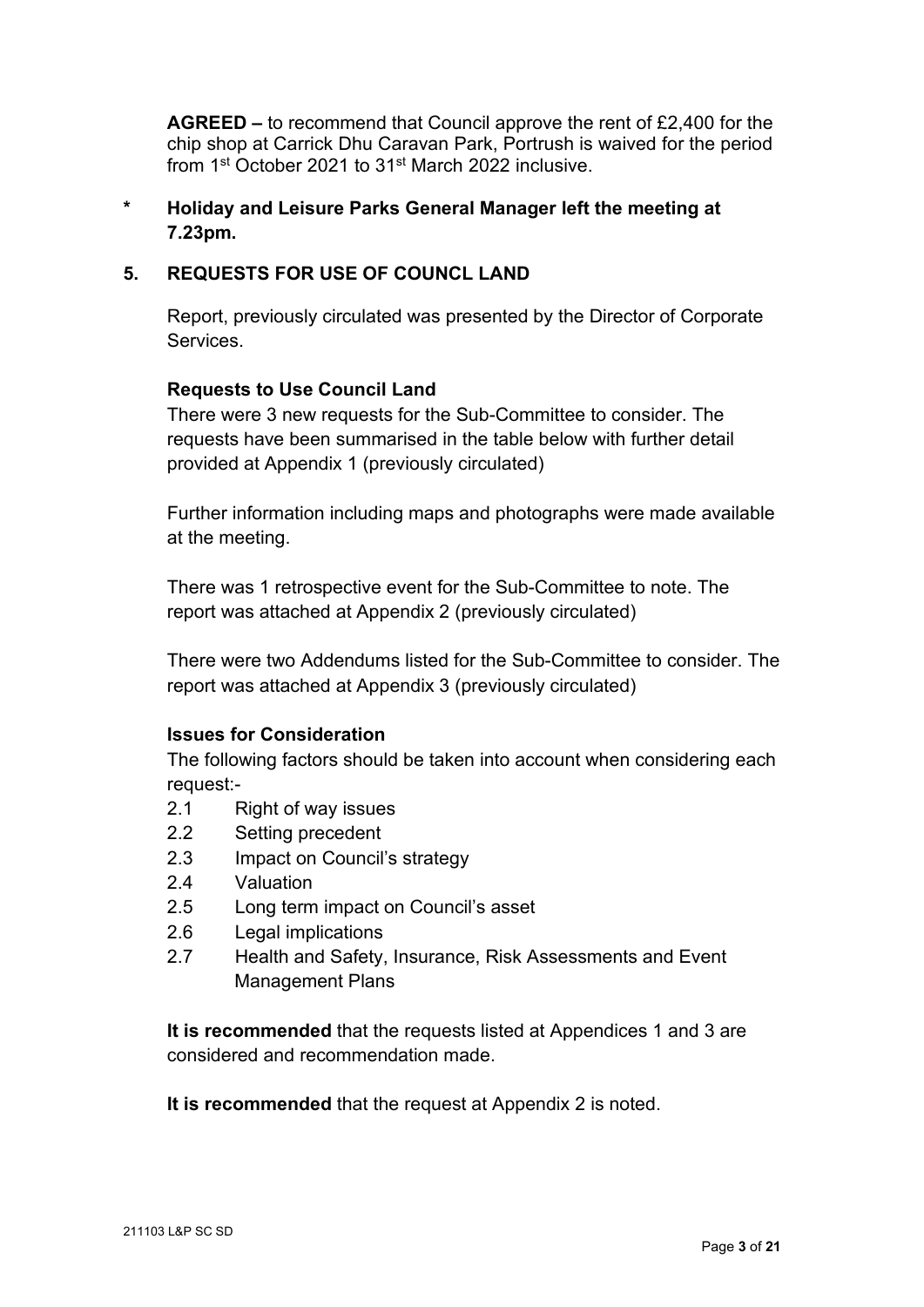| <b>Ref</b> | <b>Date</b>                                                   | Location                                          | <b>Detail</b>                                                                                                                                                                                                                                                                                                                                                              | <b>Officer</b><br>Recommendation |                                                                                                                                                                                                                        |
|------------|---------------------------------------------------------------|---------------------------------------------------|----------------------------------------------------------------------------------------------------------------------------------------------------------------------------------------------------------------------------------------------------------------------------------------------------------------------------------------------------------------------------|----------------------------------|------------------------------------------------------------------------------------------------------------------------------------------------------------------------------------------------------------------------|
| 74/21      | Permanent<br>Art Piece -<br>Installation<br>April/May<br>2022 | Portballintrae<br><b>Village Hall</b><br>Car Park | A request from the<br>Portballintrae<br>Community<br>Development Group to<br>use Council land at<br>Portballintrae<br>Village<br>Hall Car Park to install<br>an art piece to reflect<br>the "Girona Gold Story"<br>Spanish<br>the<br>and<br>Armada of 1588 on a<br>permanent basis.<br>Permanent memorial to<br>"La Girona" and those<br>who lost their lives on<br>Board. | For<br>discussion                | <b>AGREED - to</b><br>recommend that<br>Council<br>defer<br>consideration for<br>additional<br>information<br>on<br>the<br>specific<br>location.                                                                       |
| 85/21      | 11 <sup>th</sup> June<br>2022<br>From 8am to<br>7pm.          | <b>Beach Road</b><br>Car Park,<br>Portballintrae  | from<br>A<br>request<br>Portballintrae<br>Community<br>Development Group to<br>use Council land at<br>Beach Road Car Park,<br>Portballintrae for the<br>unveiling of La Girona<br>Memorial and musical<br>Irish/Spanish Cultural<br>event on the 11th of<br>June 2022.                                                                                                     | For<br>discussion                | <b>AGREED - to</b><br>recommend that<br>Council<br>defer<br>consideration for<br>additional<br>information<br>in<br>respect of what<br>arrangement<br>Council has in<br>place to assist<br>community<br>organisations. |
| 101/21     | 25 <sup>th</sup> June<br>2022<br>9am to<br>4.30pm             | Portballintrae<br>Harbour                         | A request from "Get up<br>& Get on Paddle<br>Boarding" to use<br>Council land at<br>Portballintrae Harbour<br>for a charity<br>paddleboard fun day<br>on the 25th June 2022.                                                                                                                                                                                               | For<br>discussion                | Proposed<br>by<br>Councillor<br>McLean<br>Seconded<br>by<br><b>Hillis</b><br>Alderman<br>and AGREED -<br>recommend<br>to<br>Council<br>that<br>the<br>approve<br>request, subject<br>to Conditions as<br>set out.      |

| <b>Ref</b> | Detail of Request                                                                      |                 |
|------------|----------------------------------------------------------------------------------------|-----------------|
|            | A request from Portballintrae Residents Association to   Retrospective   AGREED $-$ to |                 |
| 102/21     | use Council land at Portballintrae Harbour for a   - For Noting                        | recommend       |
|            | fireworks display as part of the Halloween Festival                                    | Council<br>that |
|            | Weekend on the 29 <sup>th</sup> October 2021. From 5pm to                              | note<br>the     |
|            | 8.30pm.                                                                                | request.        |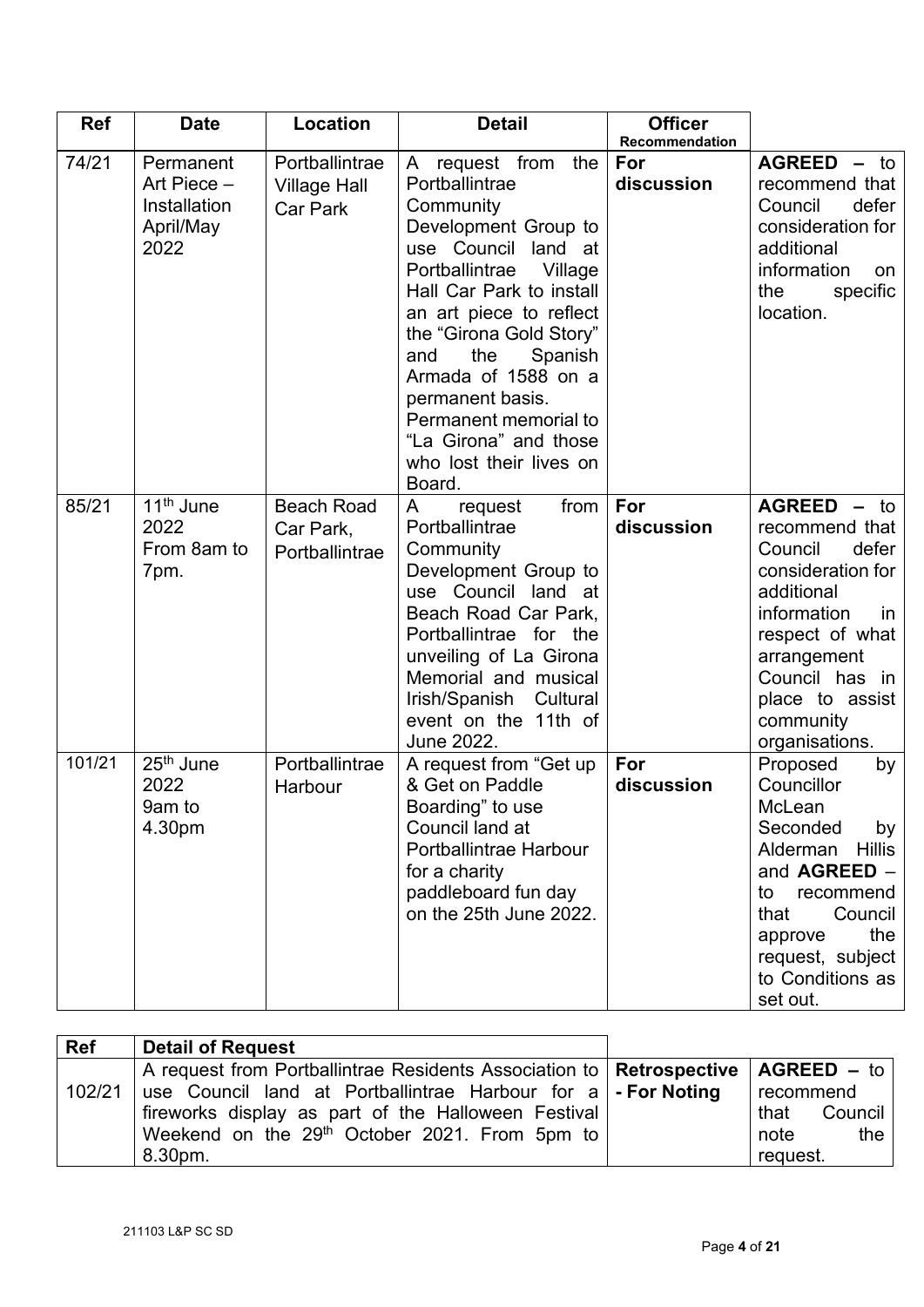| 105/21 | A request from the Historic Environment Division to<br>use Council land at Kinbane Head Carpark,<br>Ballycastle, for essential health and safety works to<br>be carried out to Kinbane Castle from the 8th of<br>November to the week commencing the 6th of<br>December 2021 - for approximately 6 weeks. | <b>Addendum</b> | Proposed by<br>Councillor C<br><b>McShane</b><br>Seconded by<br>Alderman<br>Hillis and<br>$AGREED - to$<br>recommend<br>that Council<br>approve the<br>request<br>subject to the<br>stated<br>Conditions. |
|--------|-----------------------------------------------------------------------------------------------------------------------------------------------------------------------------------------------------------------------------------------------------------------------------------------------------------|-----------------|-----------------------------------------------------------------------------------------------------------------------------------------------------------------------------------------------------------|
| 97/21  | A request from the Irish Federation of Sea Anglers<br>UPC to use Council land at Magilligan, Benone,<br>Downhill, East Strand and Whiterocks Beach,<br>Portrush for the All Ireland Master Angler Shore<br>Competition on the 20th and 21st of November 2021.                                             | <b>Addendum</b> | Proposed by<br>Alderman<br>Fielding<br>Seconded by<br>Councillor<br>McLean and<br>$AGREED - to$<br>recommend<br>that Council<br>approve the<br>request; that<br>Council does<br>not charge.               |

## **5.1 REF 87/20 – PORTSTEWART, THE CRESCENT – REPAINTING OF BIBLICAL SCRIPT**

Report, previously circulated was presented by the Director of Corporate Services.

## **Purpose of Report**

To present the report following the verbal presentation of the report provided at the last meeting on 6<sup>th</sup> October 2021 for the Sub-Committee to note and to provide Committee with the information to instruct officers to proceed with equality screening and consultation in line with Council's Equality Scheme.

## **Background**

In 2018 Council approved, as landowner, a request (ref No 20/18) from a private individual to repaint existing biblical script on a section of the sea wall located at The Crescent, Portstewart subject to conditions including planning requirements. Following the Council decision and planning approval the text was repainted. The text reads: "THE SEA IS HIS AND HE MADE IT PSALMS 95:5

ETERNITY? YE MUST BE BORN AGAIN JOHN 3:7 CHRIST DIED FOR US ROMANS 5:8"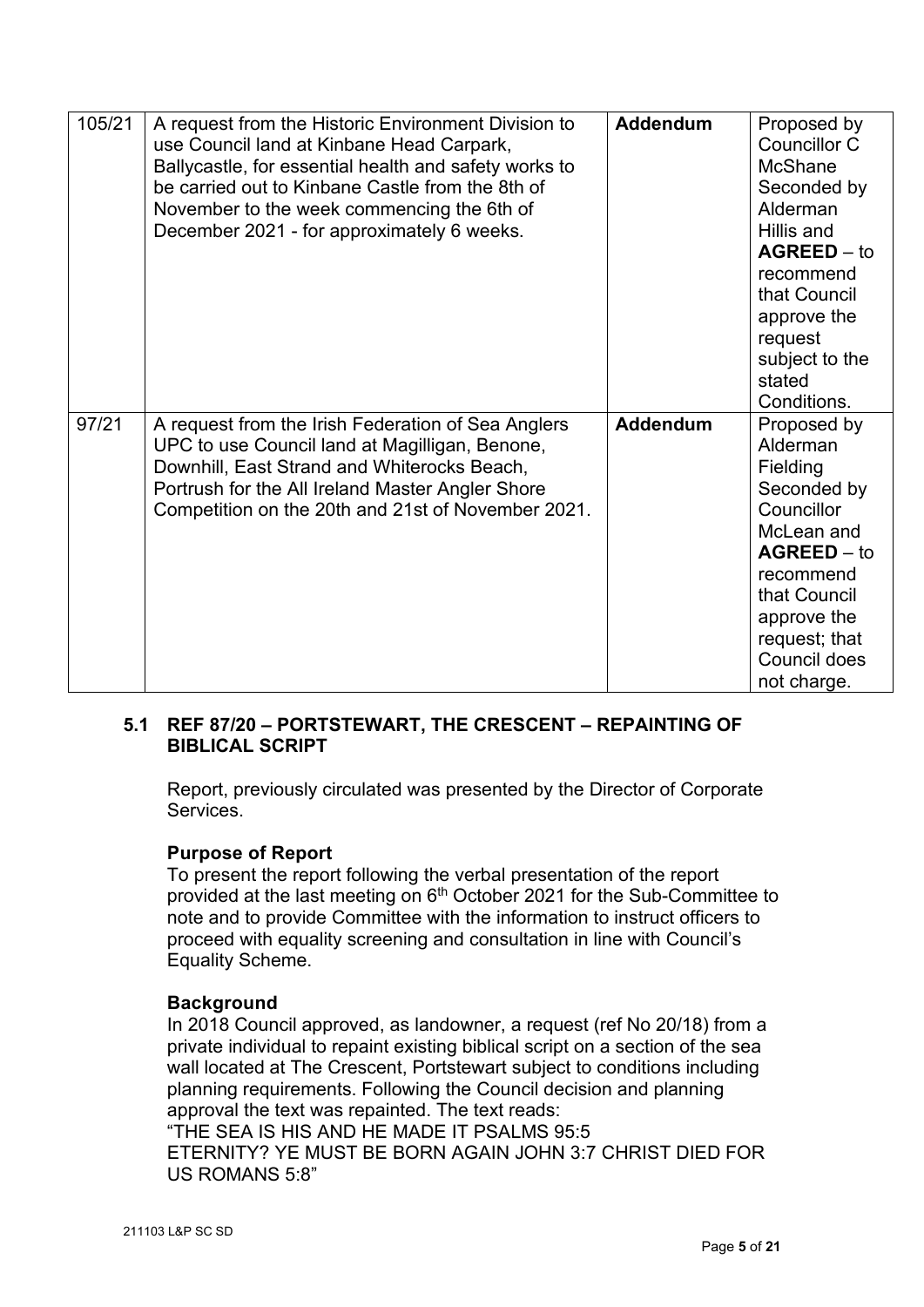At its meeting in May 2021 the Sub-Committee considered a second request (Ref No 87/20) from the applicant to repaint the same biblical script on the sea wall and recommended that *the request is deferred to the next meeting of the Sub-Committee when further information on screening and equality considerations will be available.*

At the Sub-Committee's meeting in October 2021 Gilmartin Consulting verbally presented a report addressing the screening and equality considerations and responded to Members' queries.

#### **Equality Implications**

The report **'***Equality considerations in relation to permission to repaint religious message on sea wall'* is attached as Appendix 1 (previously circulated)

The report summary states the following:

- *as a result of previously failing to conduct an equality screening on the request to repaint the biblical script on the sea wall the council may be viewed as being in breach of its Equality Scheme*
- *the Council is now required to review its decision to permit the repainting of Biblical text on the sea wall at Portstewart*
- *an equality screening processes should be instructed*
- *an initial equality screening may indicate that an EQIA is required*
- *the Council will be required to conduct a formal consultation process into the equality and good relations implications of the decision to permit biblical script on the sea wall*
- *all previous comments received by the council in relation to the repainting of Biblical text should be included in the equality screening process*
- *the Council should review the aims and objectives of the Land & property policy in relation to requests to the use of Council land*
- *ensure the policy framework associated with the implementation of the Land and Property policy and indeed Council processes ensure robust compliance with statutory obligations*
- *ensure the policy framework associated with the implementation of the Land and Property policy adheres to all other relevant council policies such as community plan, Local Development Plan, Equality and Good Relations Strategy*
- *senior staff and elected Members should receive mandatory training in relation to their obligations outlined in the Equality Scheme. This training should also provide workshops on demonstrating effective leadership on equality and good relations, and equality screening processes.*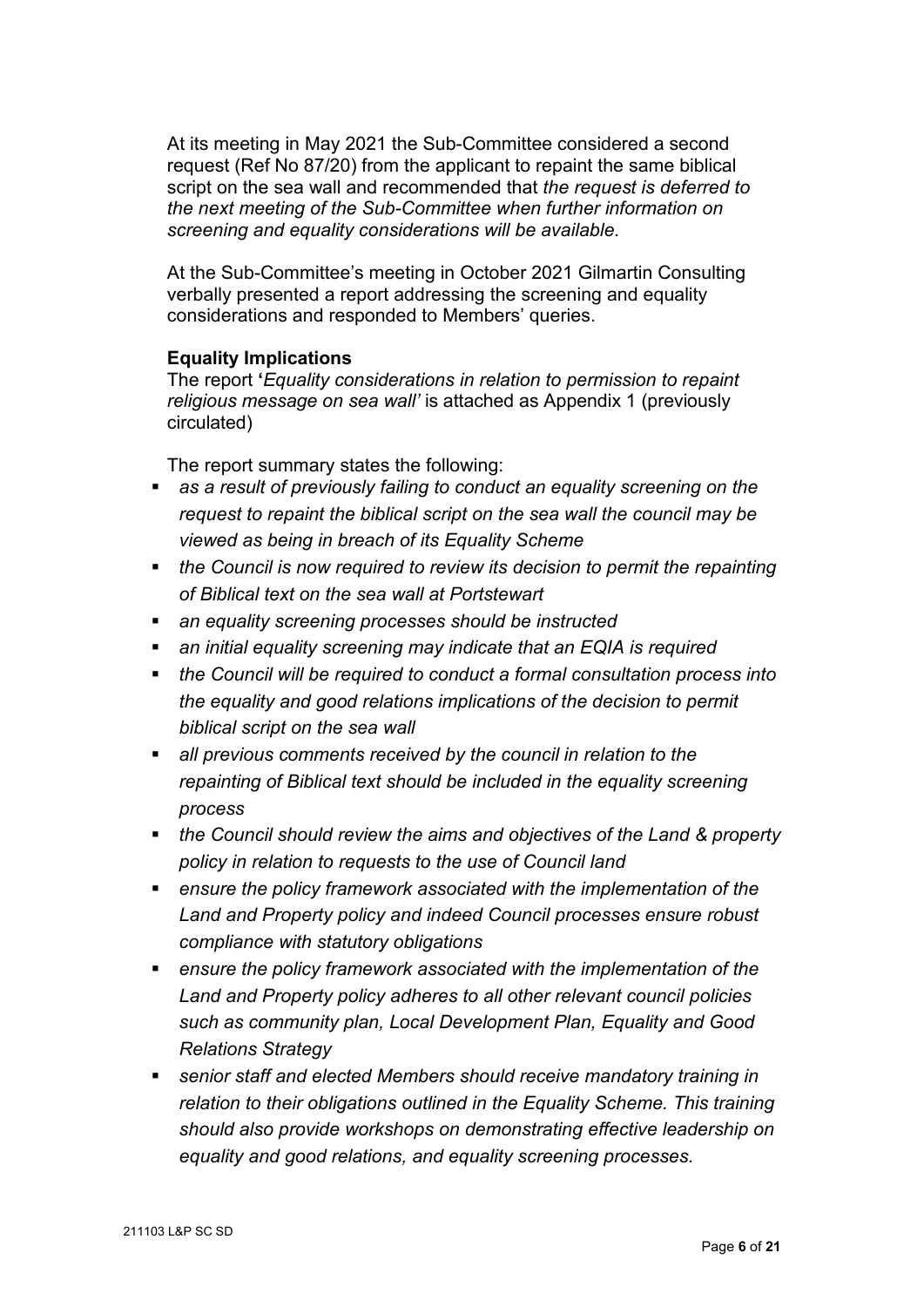- *ensure all committees reports have the necessary legislative responsibilities (e.g., equality screening) attached prior to the decisionmaking process*
- *In relation to the Land and Property policy it is essential that there is a more robust process to address all other core council policies which have an impact on the decision-making process.*

**It is recommended** that Council notes the content and accepts the recommendations contained within the report **'***Equality considerations in relation to permission to repaint religious message on sea wall'* and proceeds to instruct an equality screening process and conduct a public consultation process into the equality and good relations implications of any decision to permit biblical script on the sea wall. Following completion of the equality screening and public consultation a report is brought to the Land and Property Sub-Committee.

Councillor C McShane expressed concern at the cost carried out to date, she stated Equality Screening was a statutory duty. Councillor McLean considered equality screening was not required, that

the matter was not controversial.

The Chair, Alderman Knight-McQuillan shared the views of Councillor McLean, she was supportive that consultation be given its place and wished to have views recorded.

Alderman Hillis considered the applicant might pay for the process. Alderman Knight-McQuillan clarified the one-off consultancy process triggered would set Council's guidance for the future.

Councillor McLean queried how many pieces of correspondence had been received, the Director of Corporate Services advised she did not have the figures to hand and would circulate the information after the meeting.

Alderman Fielding shared the concerns of Councillor McLean.

Alderman Fielding and Councillor McLean stated they were against the recommendation.

Proposed by Councillor McGurk Seconded by Alderman Hillis

**-** To recommend that Council notes the content and accepts the recommendations contained within the report **'***Equality considerations in relation to permission to repaint religious message on sea wall'* and proceeds to instruct an equality screening process and conduct a public consultation process into the equality and good relations implications of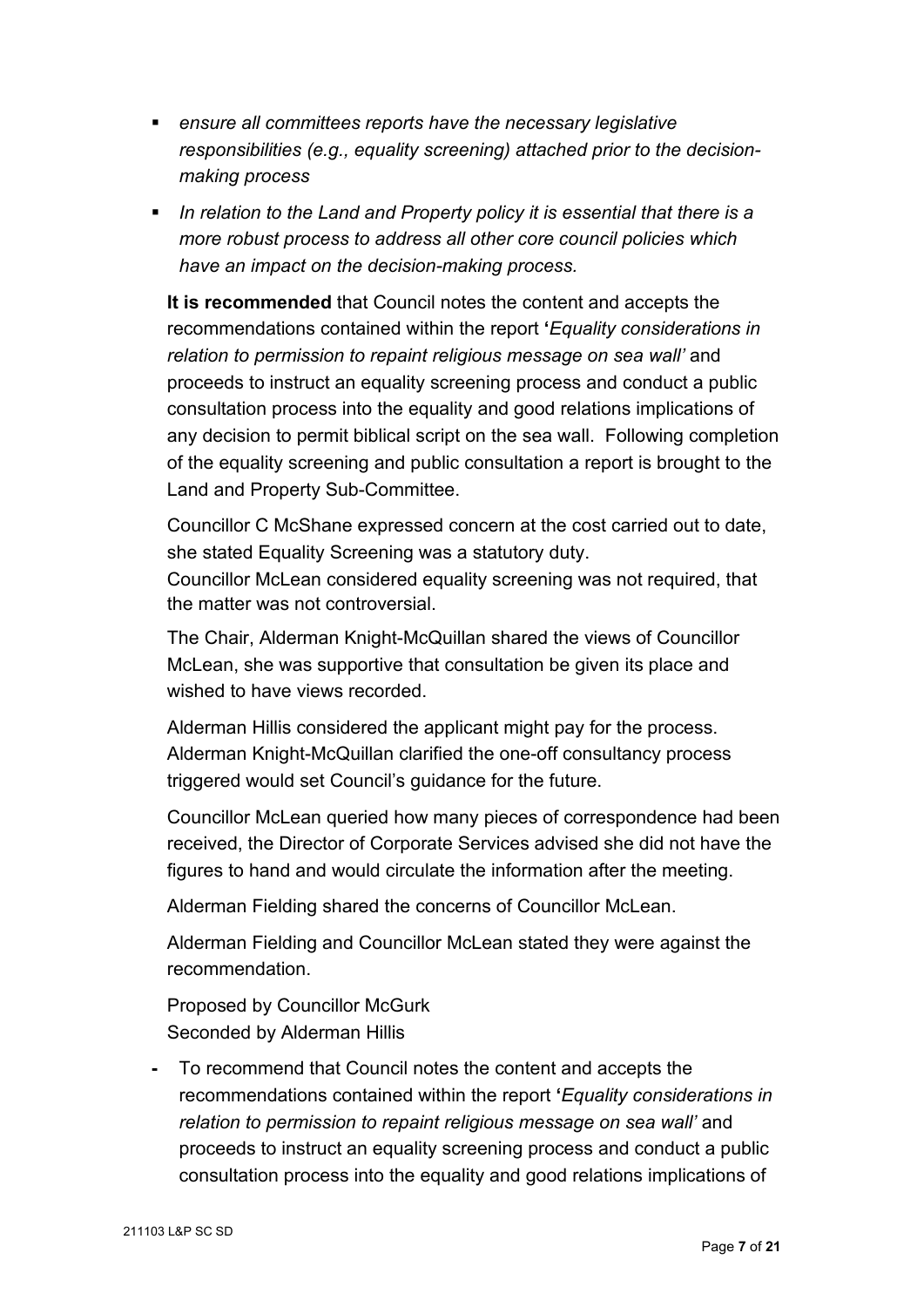any decision to permit biblical script on the sea wall. Following completion of the equality screening and public consultation a report is brought to the Land and Property Sub-Committee.

The Chair put the motion to the Committee to vote. 4 Members voted For; 2 Members voted Against. The Chair declared the motion carried.

## **6. REQUESTS TO PURCHASE/DISPOSE OF COUNCIL LAND/PROPERTY**

## **6.1 REF 03/19/P – REQUEST TO PURCHASE STRIP OF LAND TO REAR OF HILLCREST GARDENS, BALLYMONEY**

Confidential report, previously circulated was presented by the Asset Realisation Officer.

## **Purpose of Report**

The purpose of this report is to seek a decision from the Sub-Committee on the request to purchase a strip of council land to the rear of 11 Hillcrest Gardens, Ballymoney, BT53 8NB.

## **Background**

In March 2020 a report was brought to the Land & Property Sub-Committee (L&P SC) detailing the request from the owners of 11 Hillcrest Gardens, Ballymoney (Ref No 03/19/P) to acquire a strip of Council land to the rear of their property.

At the March 2020 Land & Property Sub-Committee meeting the Planning Officer advised that "*to change recreational land to domestic would require an extension of curtilage/change of use application to take the land within a domestic holding. Planning also advised the Council that caution should be exercised in disposing of land which is designated open space even in small portions as it may be contrary to policy*".

Council "*AGREED - to recommend to defer consideration and advise applicants to seek advice regarding the Planning issues*".

The applicant's agent was advised of Council's decision and the Planning advice as detailed at paragraph 2.4 above.

A second report was brought to the L&P SC on 1<sup>st</sup> September 2021 to advise members that the applicants' agent wrote to the Land & Property Officer on 13th August 2021 to confirm that his clients wished to proceed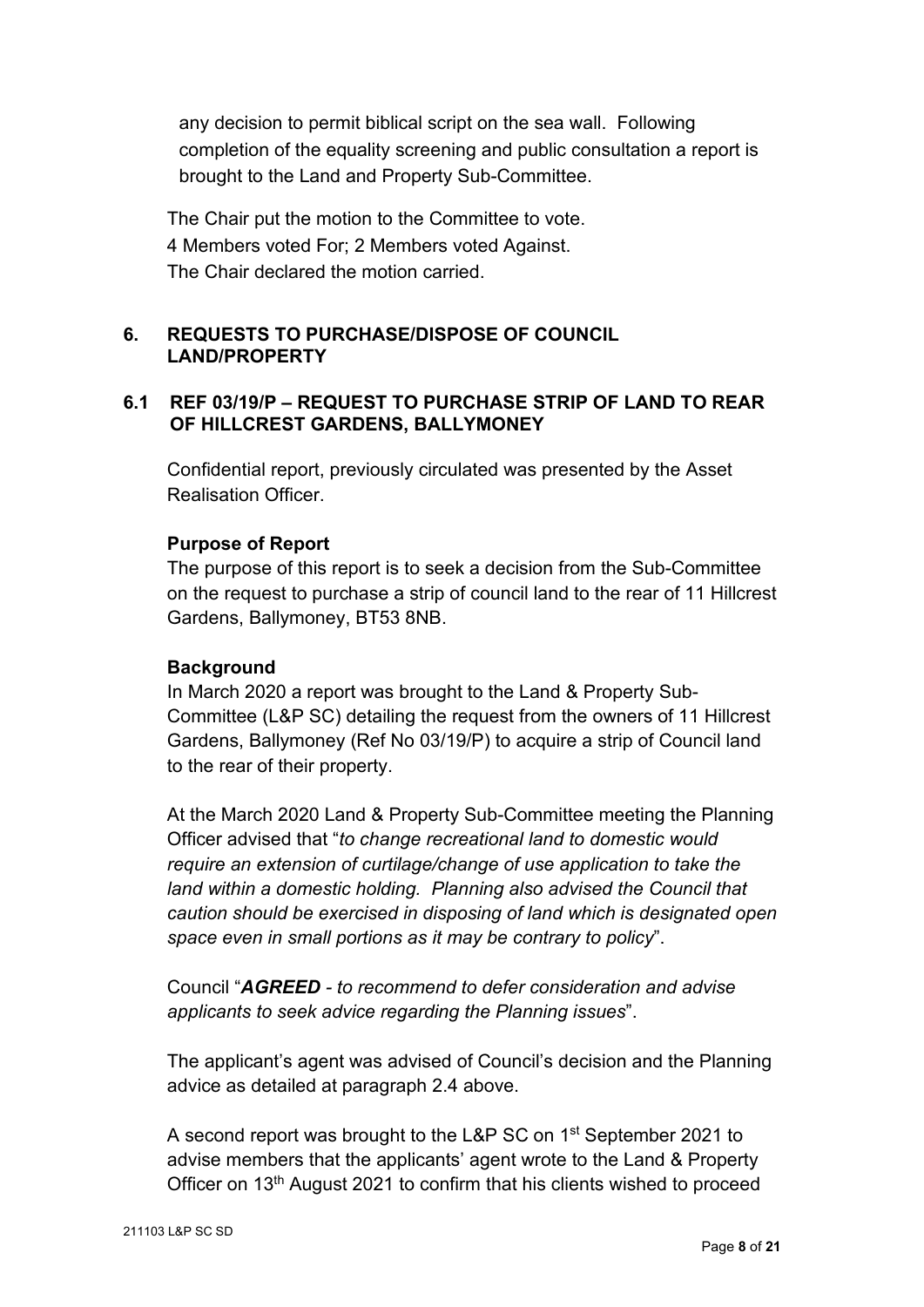with getting a valuation for the strip of land and are aware of the possible need for a planning application.

A copy of the report to the September L&P SC is attached for reference at Appendix 1. This report also contains the Land & Property Report taken to the March 2020 L&P SC meeting.

Council *"AGREED – that the matter is deferred to the next meeting and that a site visit is arranged prior to the date of the next meeting".*

A site visit was held on Thursday 30th September 2021 at 5.30pm

## **Proposals**

Should the Land & Property Sub-Committee agree to progress this request it will be subject to the applicants being responsible for the cost of mapping the site (if required), the valuation fee, market value of the land and any Council's legal search fees or any other costs associated with the sale.

Requests to Purchase Council Land will be dealt with in accordance with Section B, clause 2.1.2 of the Land and Property Policy – Requests received from third parties to purchase Council land or property.

## **Options**

- 1. Refuse the request.
- 2. Sell the land via the D1 Disposal Process.
- 3. Sell the land on the open market.
- 4. Agree to the sale of a strip of Council land to the rear of the property at 11 Hillcrest Gardens, Ballymoney, BT53 8NB to the applicant subject to the following:
	- An independent valuation is obtained for the parcel of land identified
	- Applicant will be responsible for the cost of any mapping fees, the valuation fee, the market value of the land, Council's legal search fees and any other costs associated with sale.

Note – In accordance with the Land and Property Policy, Council shall keep a written record of its reasoning for engagement or nonengagement of the D1 process.

**It is recommended** that the Sub-Committee is asked to consider the options as detailed at 1 to 4 of this report and makes a recommendation to Council.

Proposed by Alderman Hillis Seconded by Alderman Fielding and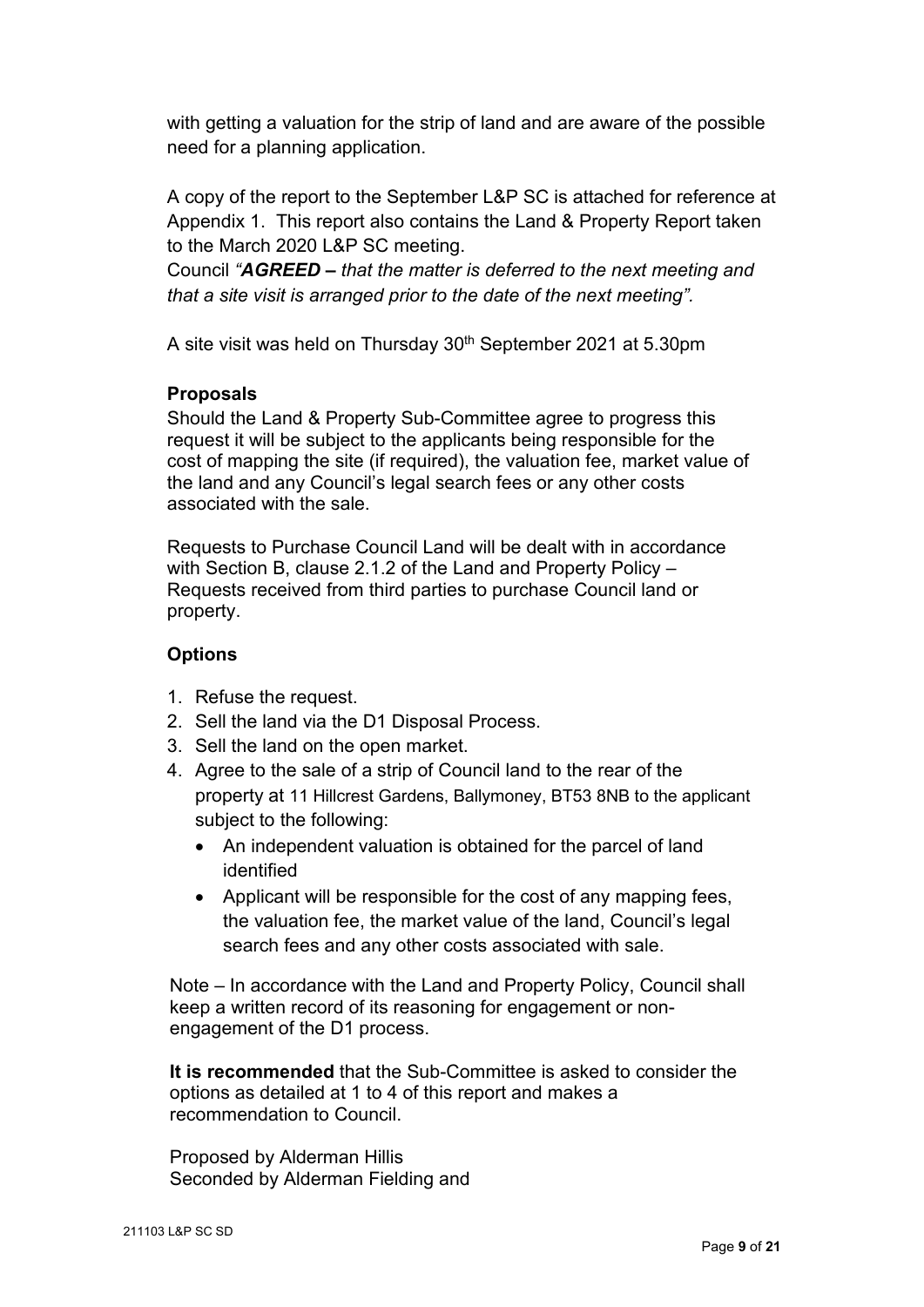**AGREED** – to recommend that Council approve Option 1. Refuse the request.

## **6.2 ASSET REALISATION – PRIVATE & PUBLIC SECTOR, (D1) DISPOSAL COMMENCEMENT PROCESS – GAP SITE, KILLOWEN STREET, COLERAINE**

Confidential report, previously circulated was presented by Asset Realisation Officer.

## **Purpose of Report**

The purpose of this report is to seek permission to commence the D1 Disposal process, and to simultaneously carryout a Private Sector Estate Agency market tender competition for the gap site, Killowen Street, Coleraine.

## **Background**

In March 2020 a report item was taken to the Land & Property Sub-Committee (L&P SC) to consider the disposal of the aforesaid asset.

Council subsequently ratified the decision and "*agreed that the Sub-Committee grants approval to proceed with the action points, a) to g). to allow market assessment of the asset and deduce its realisation potential. Upon completion of these actions a report will be brought back to the Land & property Sub-Committee to assess the realisation value/opportunity, prior to completion of any potential sale.*

## *Action Points*

- *a) Declare the asset surplus.*
- *b) Confirm legal title status.*
- *c) Confirm planning designation of site.*
- *d) Based on the outcome of c) prepare architectural drawings to provide a concept of the housing units that can be achieved on the site to ensure added value can be achieved.*
- *e) Engage a local estate agent to assess and recommend realisations in respect of point d) above to achieve best value of money in relation to current market condition requirements.*
- *f) Submit a planning application for best realisation as per action d)*
- *g) Enter into the D1 disposal process and subsequently the private sector thereafter - should the D1 disposal process be unsuccessful.*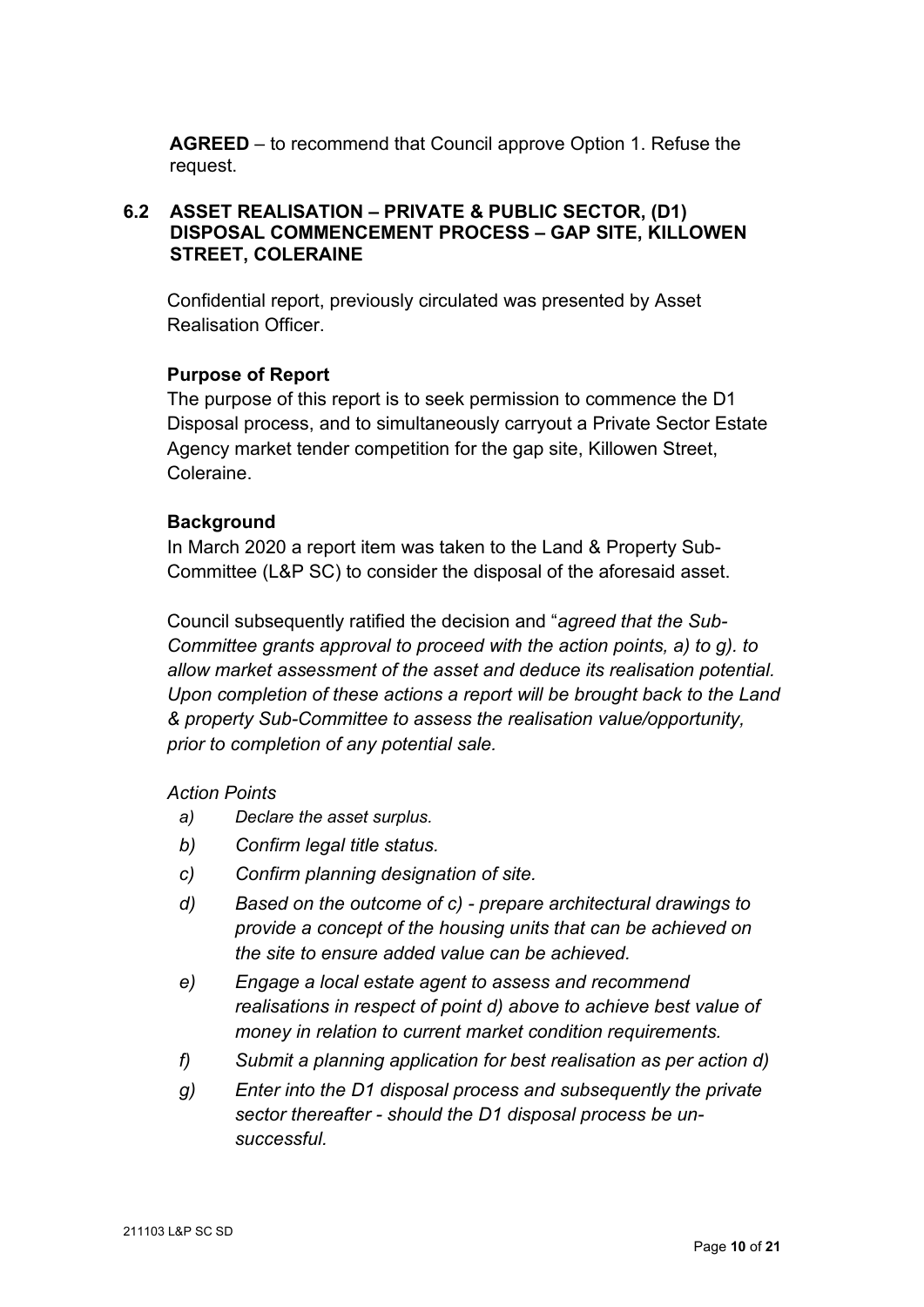Following approval, a planning application was prepared and lodged by our Capital Works Dept. in July 2020.

Northern Ireland Water, (NIW), a consultee in the Planning Application consideration process, identified that there was no spare capacity in the existing Sewage infrastructure in the locality of the said site, which maybe the case for months or years to come.

To ensure a 'refusal' notice was not issued upon the application and respective site, the Asset Realisation Department withdrew the application in October 2021, in order to safeguard a future competitive land/property tender disposal process.

The current situation presents significant liabilities to Council, in respect of:

- Illegal dumping at the gap site.
- Anti-Social behaviour.
- Insurance liability costs.

In addition, non-compliance with Councils adopted Estates Strategy, 2020-2025 in respect of the disposal of declared surplus assets.

#### **Proposal**

It is proposed that the Asset Realisation Department, with the assistance of Councils Legal Department, carryout the following actions:

- a. Compile the associated legal documentation and commence the D1 Disposal process via the Department of Finance, DoF).
- b. Appoint an Estate Agent from Councils, *'Mini-Tender Estate Agency Framework-2021'*, thereafter compile the required marketing material, and advertise/float same on the private competitive estate agency marketplace.
- c. In order to streamline both respective methods of procurement disposal, (D1 and Private Sector), re. the aforesaid asset, a time limit of a maximum 60 days will be applied, for marketing and *'considerations'* to be submitted by interested parties.

#### **Recommendation**

It is recommended that the Sub-Committee grants approval to the Asset Realisation Department to carry-out the actions as prescribed within proposal above and detailed below:

- a. Compile the associated legal documentation and commence the D1 Disposal process via the Department of Finance, DoF).
- b. Appoint an Estate Agent from Councils, *'Mini-Tender Estate Agency Framework-2021'*, thereafter compile the required marketing material, and advertise/float same on the private competitive estate agency marketplace.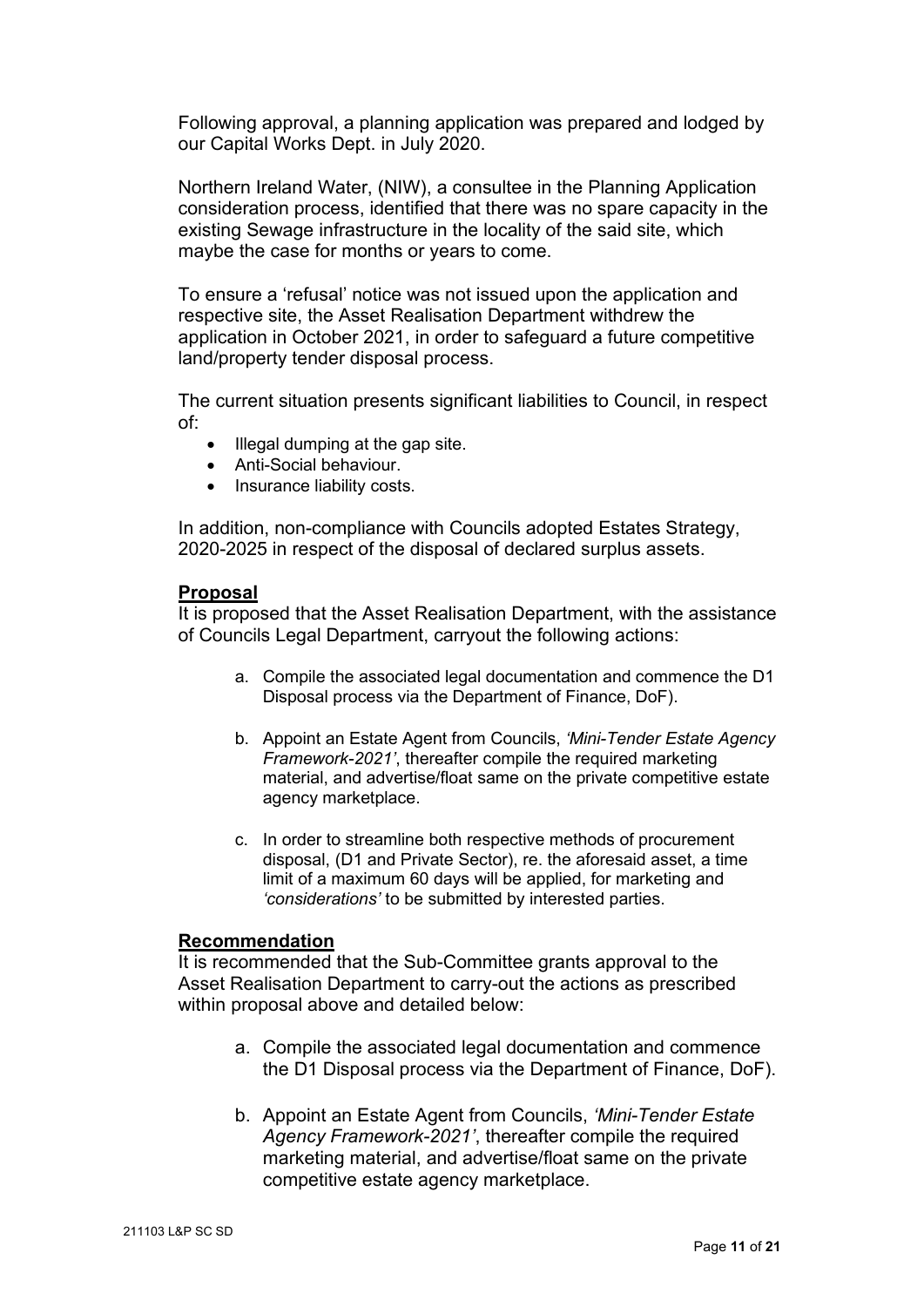c. In order to streamline both respective methods of procurement disposal, (D1 and Private Sector), re. the aforesaid asset, a time limit of a maximum 60 days will be applied, for marketing and *'considerations'* to be submitted by interested parties.

and thereafter, produce a detailed Public & Private Sector tender conclusion analysis report, in respect of the *'considerations'* submitted, for consideration for the gap site, Killowen Street, Coleraine.

Proposed by Alderman Hillis Seconded by Councillor McGurk and

**AGREED** – to recommend that Council grant approval to the Asset Realisation Department to carry-out the actions as prescribed within proposal above and detailed as set out above.

#### **6.3 ASSET REALISATION – PRIVATE MARKET PLACE DISPOSAL PROCESS IN RESPECT OF DIS-USED PLAY PARK, CLOUGHMILLS**

Confidential report, previously circulated was presented by the Asset Realisation Officer.

## **Purpose of Report**

The purpose of this report is to request permission to carry out a tender competition in the 'Private' Estate Agency marketplace, which will run simultaneously with the currently progressing D1 Disposal process.

## **Background**

A Report Item was tabled and approved by the Land & Property Sub-Committee in August 2021 for Officers to commence the D1 Disposal process in respect of Cloughmills dis-used play park.

Councils Legal Department have completed the necessary documents and commenced the D1 Disposal process via the Department of Finance, (DoF), as of 14th October 2021.

Given Councils experience of utilising the D1 Disposal process, which todate is considered elongated and protracted, where nominations and elongated due-diligence takes place, it is therefore prudent for Council to consider a simultaneous process in the private marketplace.

#### **Proposal**

To appoint an Estate Agent, to advertise and market the said asset on the private marketplace, in parallel with the D1 Disposal Process, which has already commenced. This will ensure the following: -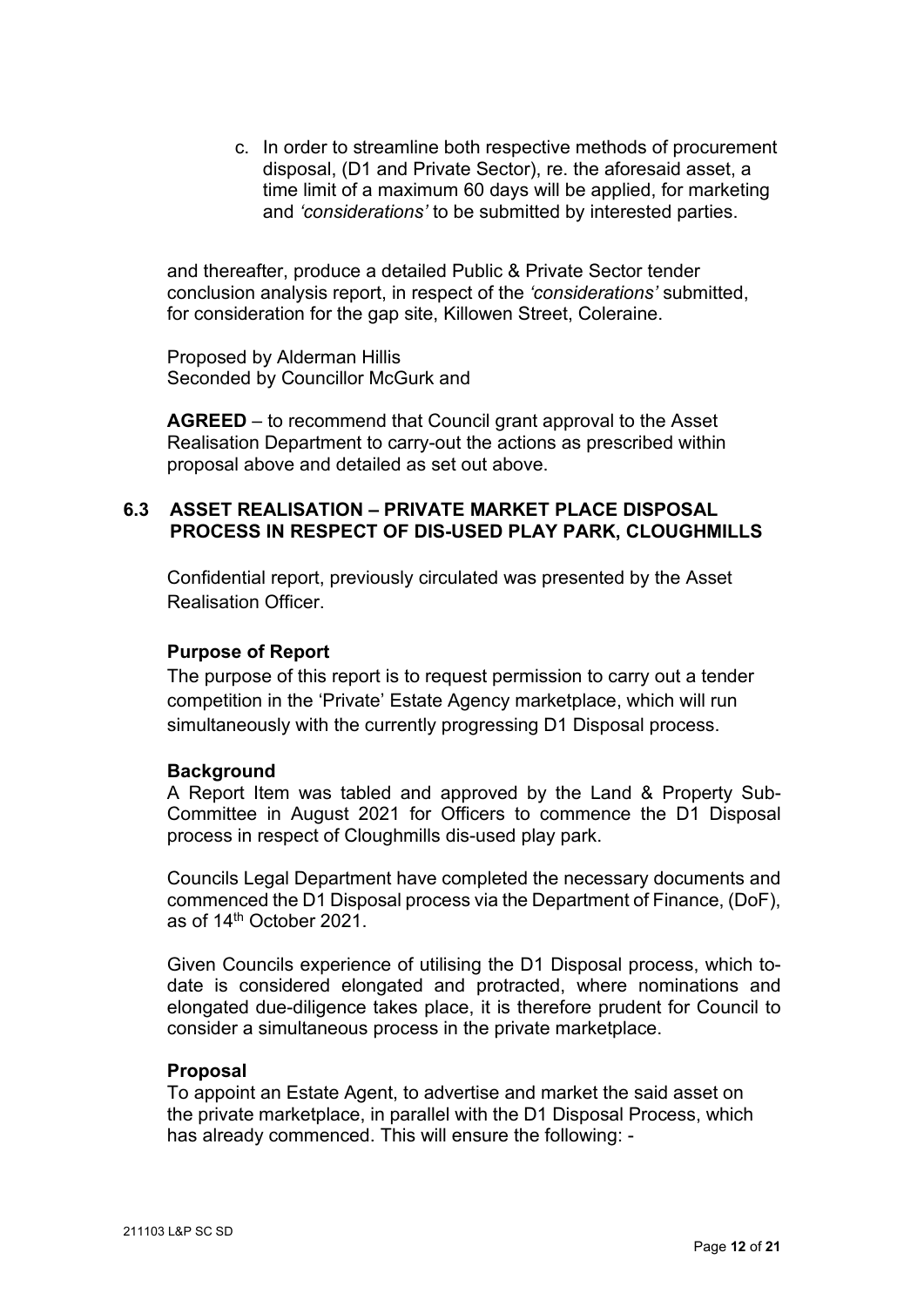- Council achieves optimum Public & Private sector marketplace competitiveness.
- Council achieves optimum Public & Private sector *'consideration'* submissions.

Note:

Private Sector tendering processes for this particular site to remain on the marketplace for a minimum 60 days.

#### **Recommendation**

 It is recommended that Members approve the appointment of an Estate Agent from Councils *'Mini-Tender Competition Framework -2021'*, thereafter, commence a competitive private sector marketing and tendering process, of which same will run simultaneously with the D1 Disposal Process.

The said asset to remain on the Private Sector marketplace for a minimum of 60 days.

Upon completion of the D1 Disposal process, which we envisage to end/close before 31<sup>st</sup> March 2022, a report will compile a full Public & Private Sector tendering analysis report, which shall be brought back to this Committee for consideration.

Proposed by Councillor McLean Seconded by Alderman Fielding and

**AGREED** – to recommend that Council approve the appointment of an Estate Agent from Councils *'Mini-Tender Competition Framework -2021'*, thereafter, commence a competitive private sector marketing and tendering process, of which same will run simultaneously with the D1 Disposal Process.

#### **6.4 ASSET REALISATION – ESTATE AGENT APPOINTMENT CONSIDERATION KILLRAMMER COMMUNITY CENTRE/SCHOOL HOUSE BALLYMONEY**

Confidential report, previously circulated was presented by the Asset Realisation Officer.

#### **Purpose of Report**

The purpose of this report is to seek permission to carryout a public tender competition within the 'Private' Estate Agency market place via a local Estate Agency Service delivery for the former Killyrammer Community Centre/School House, Ballymoney.

#### **Background**

A report item was tabled and approved by the Land & Property Sub-Committee in August 2018 for Officers to commence the D1 Disposal process in respect of Killyrammer Community Centre.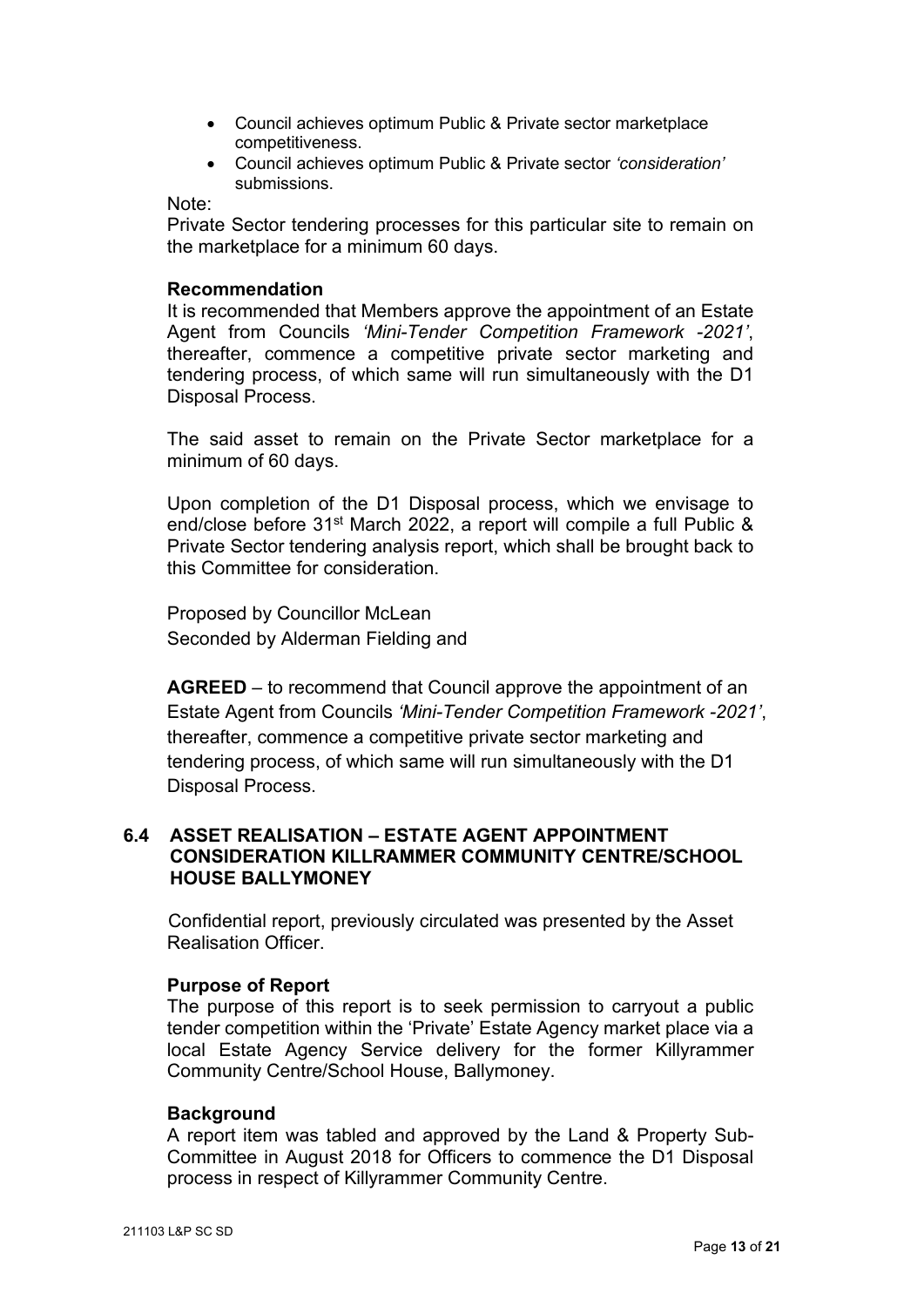Councils Legal Department completed the necessary documents and commenced the D1 Disposal process via the Department of Finance, (DoF), in January 2020.

An elongated and protracted period of nominations by the Northern Ireland Housing Executive occurred between March 2020 and September 2021, with the subsequent non-succession via the D1 Disposal process for Public Body consideration.

Under 'Legal issues' at the Land & Property Sub-Committee, dated September 2021, Councils Land & Property Solicitor advised that *'A decision will be required to determine what commercial agents are used for a D1 external market (public sector) sale either Central Advisory Unit (CAU) D1 agents or local commercial agents'.* Members were asked to consider this matter.

Following discussion, it was agreed that a further report would follow to the Land and Property Sub Committee in October 2021.

#### **Proposal**

As the Central Advisory Unit, (CAU) of Land and Property Services (LPS) utilise the service of Estate Agents outside of the Borough of Causeway Coast & Glens, which may not be to the advantage of Council in respect of the disposing of the specific said asset, it is proposed that Council engage directly with a 'Local' Estate Agent within the Borough via Councils *'Minitender Estates Agency Framework – 2021'*.

The appointment of a 'local' Estate Agent has numerous benefits, some of which are as follows;-

- Knowledge of the local area and context.
- Data base of local contacts and developers.
- Knowledge of individuals / companies who wish to purchase land and property in the vicinity.

The CAU of LPS utilise the services of estate agents outside the borough.

#### **Recommendation**

It is recommended that Members approve the appointment a local Estate Agent from within the Borough, from Councils *'Mini-Tender Competition Framework -2021'*, and thereafter, commence a competitive private sector marketing and tendering process for the former Killyrammer Community Centre/School House, Ballymoney.

The said asset to remain on the Private Sector marketplace for a minimum of 60 days. All disposal offers received shall be brought back to members for consideration.

Proposed by Councillor McLean Seconded by Alderman Hillis and

.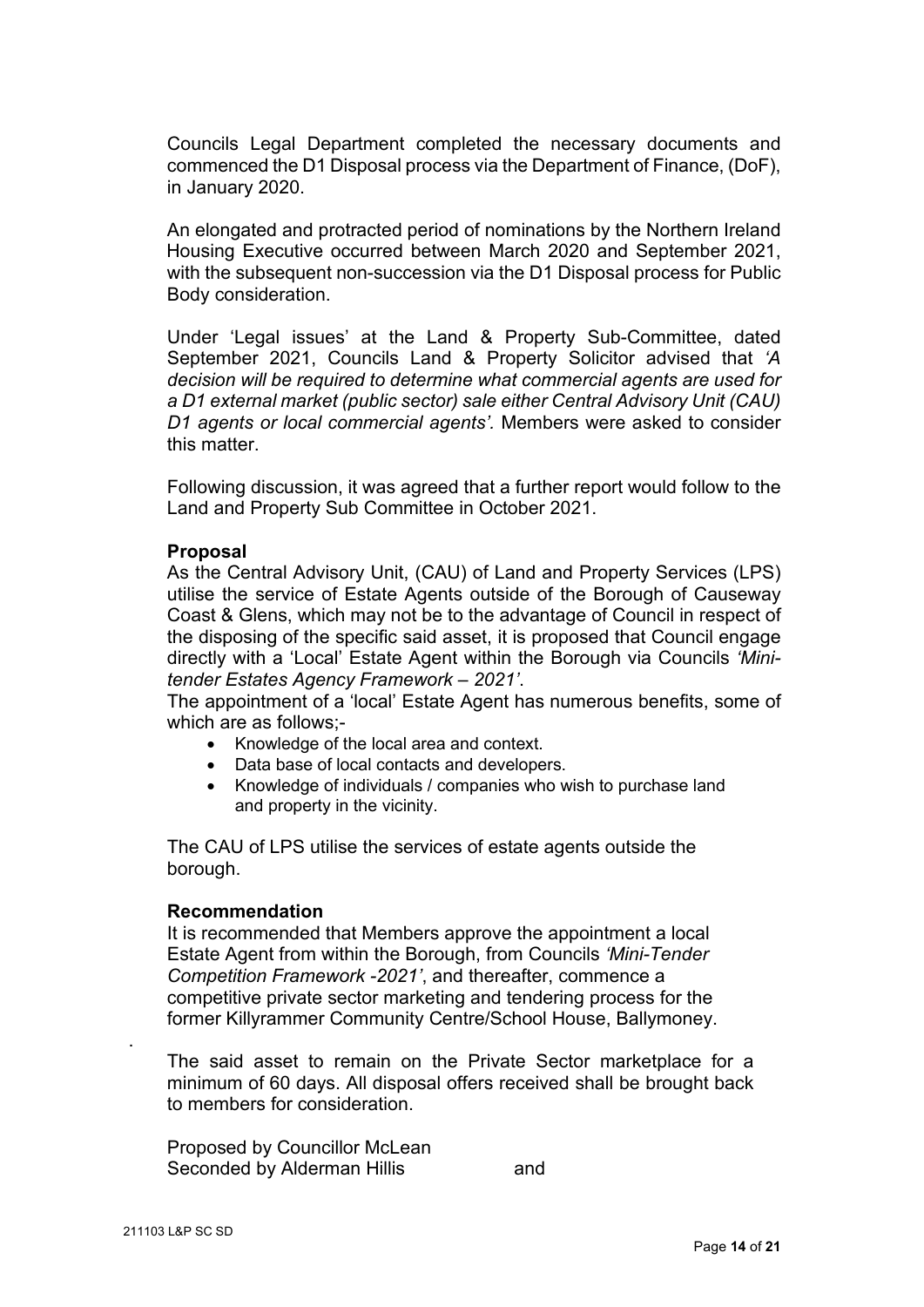**AGREED –** to recommend that Council approve the appointment a local Estate Agent from within the Borough, from Councils *'Mini-Tender Competition Framework -2021'*, and thereafter, commence a competitive private sector marketing and tendering process for the former Killyrammer Community Centre/School House, Ballymoney.

#### **7. LEASES/LICENCES**

## **7.1 SURRENDER OF LEASE – DIS-USED TOILET BLOCK, RIVERVIEW CRESCENT**

Confidential report, previously circulated, was presented by the Asset Realisation Officer.

## **Purpose of Report**

The purpose of this report is for Asset Realisation Department to request consideration, and if acceptable, permission from Elected Members of the Land & Property Sub-Committee, Corporate Policy & Resource Committee and Full Council, for such a department to enter into communication with the National Trust in respect of Council surrendering the said lease on the dis-used toilet block at Riverview Crescent, Cushendun.

A location map and photograph extract of the said premises can be found under Appendix A (circulated) of this Report Item.

#### **Background**

In February 2018 Council agreed to initiate the asset disposal of the above property and a report was subsequently taken to the Land and Property Sub Committee on 2<sup>nd</sup> May 2018 to agree to proceed with the Capital Asset Realisation process and the DI disposal process for the Riverview Crescent toilet block, Cushendun. This decision was ratified by Council on 22<sup>nd</sup> May 2018.

Councils Legal Department completed a due-diligence check on available legal documents, which upon checking the said property was leased from the National Trust, dated 11<sup>th</sup> November 1996.

The lease is for a period of 79 years from 1<sup>st</sup> October 1994 at a yearly rent of £1.00 (if demanded), therefore, Council has 52 years left on the said lease.

Significant constraints are contained within the legal lease, namely, the toilets can only be used as a toilet block, and we cannot assign (or in effect sell), or lease to a third party.

The current situation presents significant liabilities to Council, in respect  $of: -$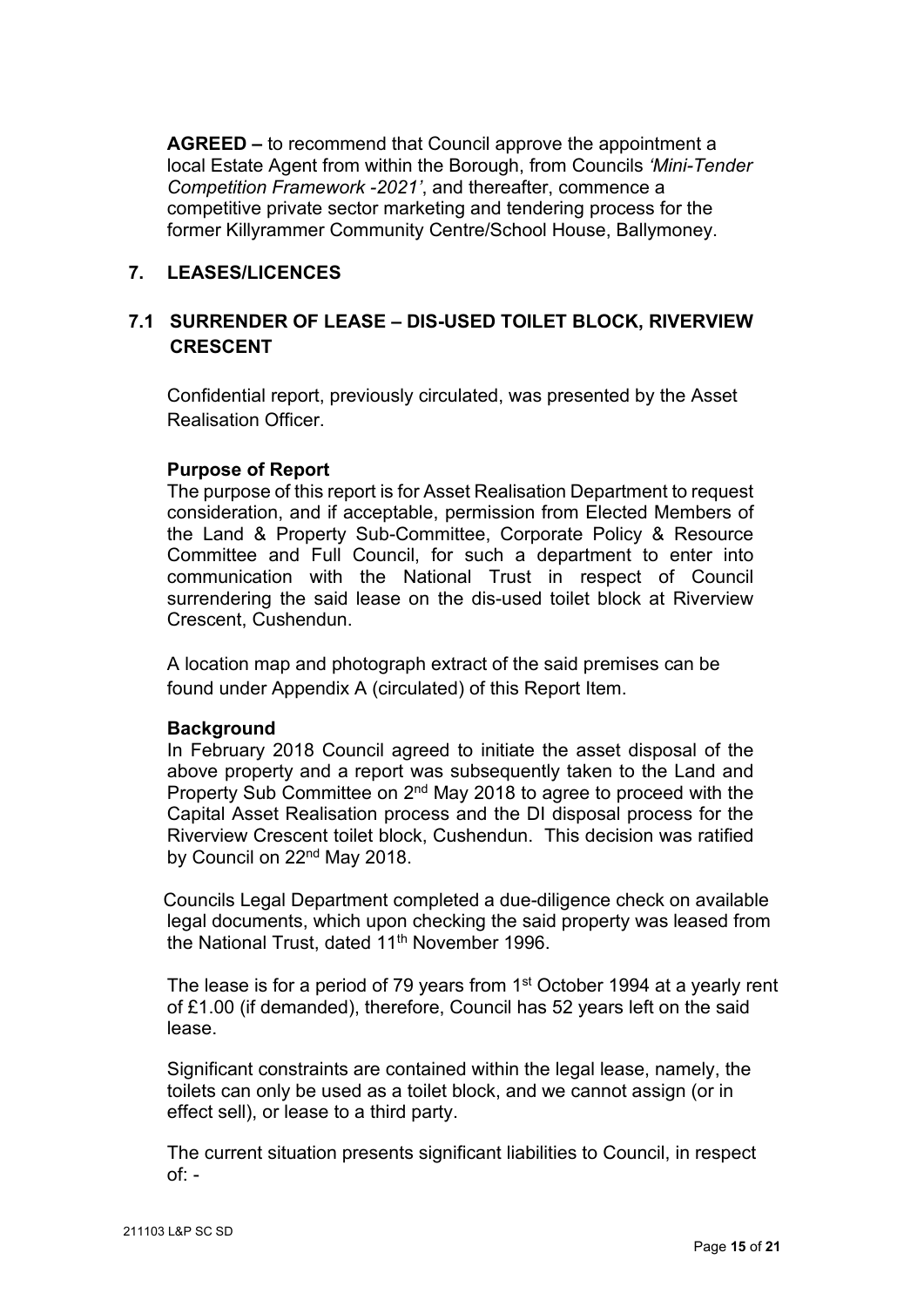- Annual maintenance and upkeep.
- Insurance liability costs.
- Direct Rate cost.

#### **Proposal**

It is proposed, that the Asset Realisation Department, with the assistance of Councils Land & Property Solicitor, engage in communication with the National Trust, to request that the Land/Building Owner accepts the 'Surrender of Lease' from Council, and thereafter, if accepted by the National Trust, officially hands the said premises over to the 'Trust'.

#### **Recommendation**

It is recommended that Elected Members approve of the Asset Realisation Department to engage in communication with the National Trust in respect of surrendering the present lease over the dis-used toilet block at Riverview Crescent, Cushendun, and that thereafter, the said premises be handed back to the National Trust, in order for Council to eliminate its stated liabilities on a dis-used facility.

Council's Land and Property Solicitor provided further context, another set of public conveniences in Cushendun were associated with the same lease.

Proposed by Councillor McGurk Seconded by Councillor McLean and

**AGREED** – to recommend that Council approve of the Asset Realisation Department to engage in communication with the National Trust in respect of surrendering the present lease over the dis-used toilet block at Riverview Crescent, Cushendun, and that thereafter, the said premises be handed back to the National Trust, in order for Council to eliminate its stated liabilities on a dis-used facility.

## **8. LEGAL ISSUES**

#### **8.1 Request from Radius Housing**

Council's Land and Property Solicitor tabled a verbal report and recommendation for Sub-Committee consideration.

An update on the D1 Internal Market sale (Public Sector) of lands at Laurel Hill was provided to members. An expression of interest and completed D1 questionnaire had been received from Radius Housing Association. Radius Housing Association have requested an extension until March 2022 to carry out due diligence on the site.

Members were asked to approve the request for an extension until March 2022, in the event an acceptable offer to purchase was not received the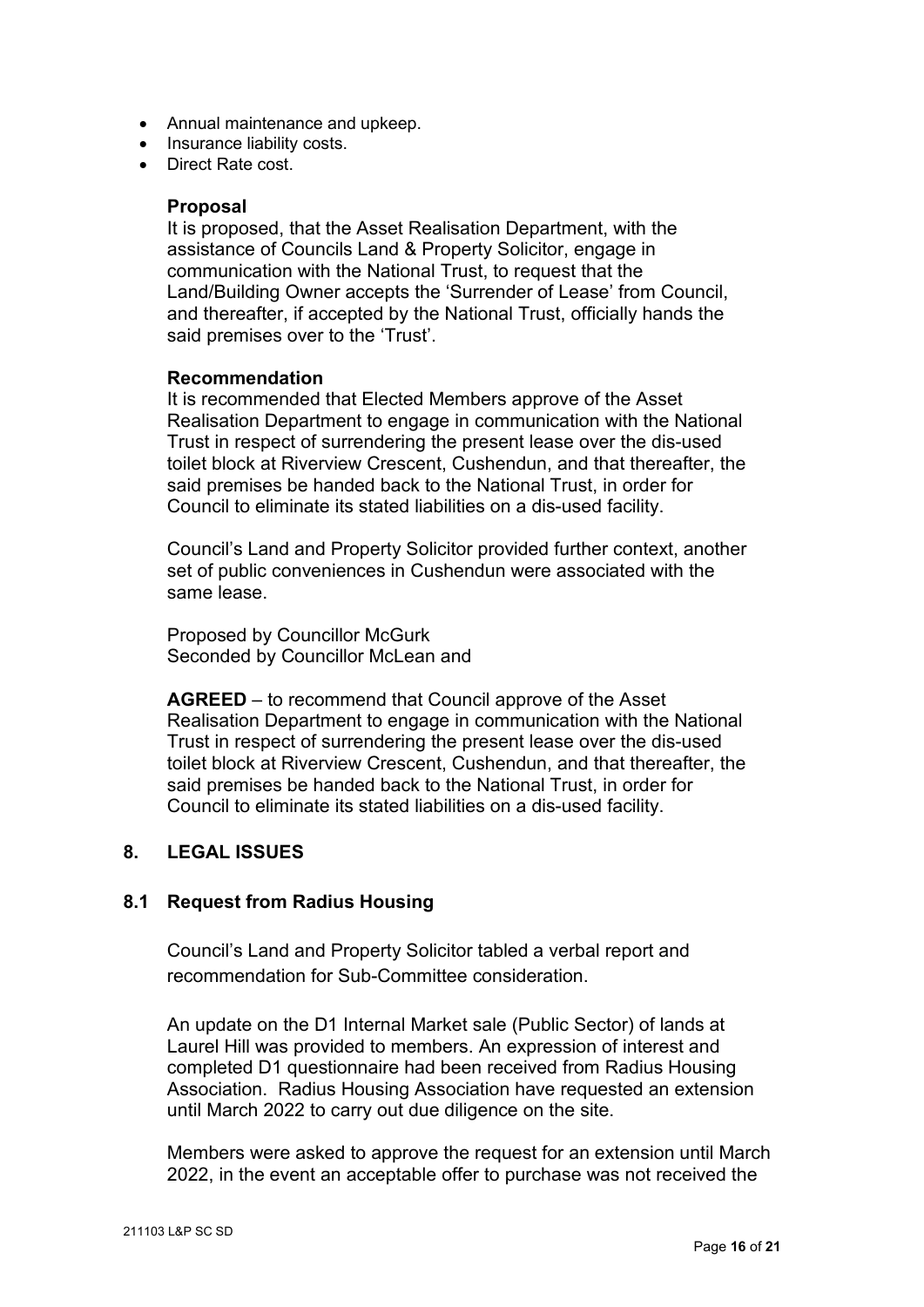property would be placed on the external (open) market for expression of interest.

Council's Land and Property Solicitor detailed comparable D1 asset disposal processes carried out to date and the Dunluce Centre which had been via a Development Brief. He further advised the Land and Property Policy would be amended to include all options for disposal.

Discussion ensued on the potential for the Laurel Hill site.

Elected Member questions were answered by both Legal Services and the Capital Assets Realisation Team.

Proposed by Councillor McLean Seconded by Alderman Fielding and

**AGREED:** to recommend that Council approve the request from Radius Housing Association for an extension until March 2022 to carry out due diligence. In the event an acceptable offer to purchase was not received, the property would be placed on the external (open) market for expressions of interest.

## **9. CORRESPONDENCE**

There were no items of correspondence.

## **10. TIMETABLE OF LAND AND PROPERTY SUB-COMMITTEE MEETINGS JAN 2022 – DEC 2022**

Report, previously circulated, was presented by Director of Corporate Services.

#### **Purpose of Report**

The purpose of the report is to present the Schedule of Land and Property Sub-Committee Meetings, January 2022 -December 2022 for Council decision.

#### **Background**

The day and frequency of the Land and Property Sub-Committee meetings each month previously agreed, is presented as follows:

 $\bullet$  1<sup>st</sup> Wednesday of the month at 7pm.

Following the adoption of the Timetable of Council and Committee Meetings January 2022 – December 2022 at its Council meeting held 5